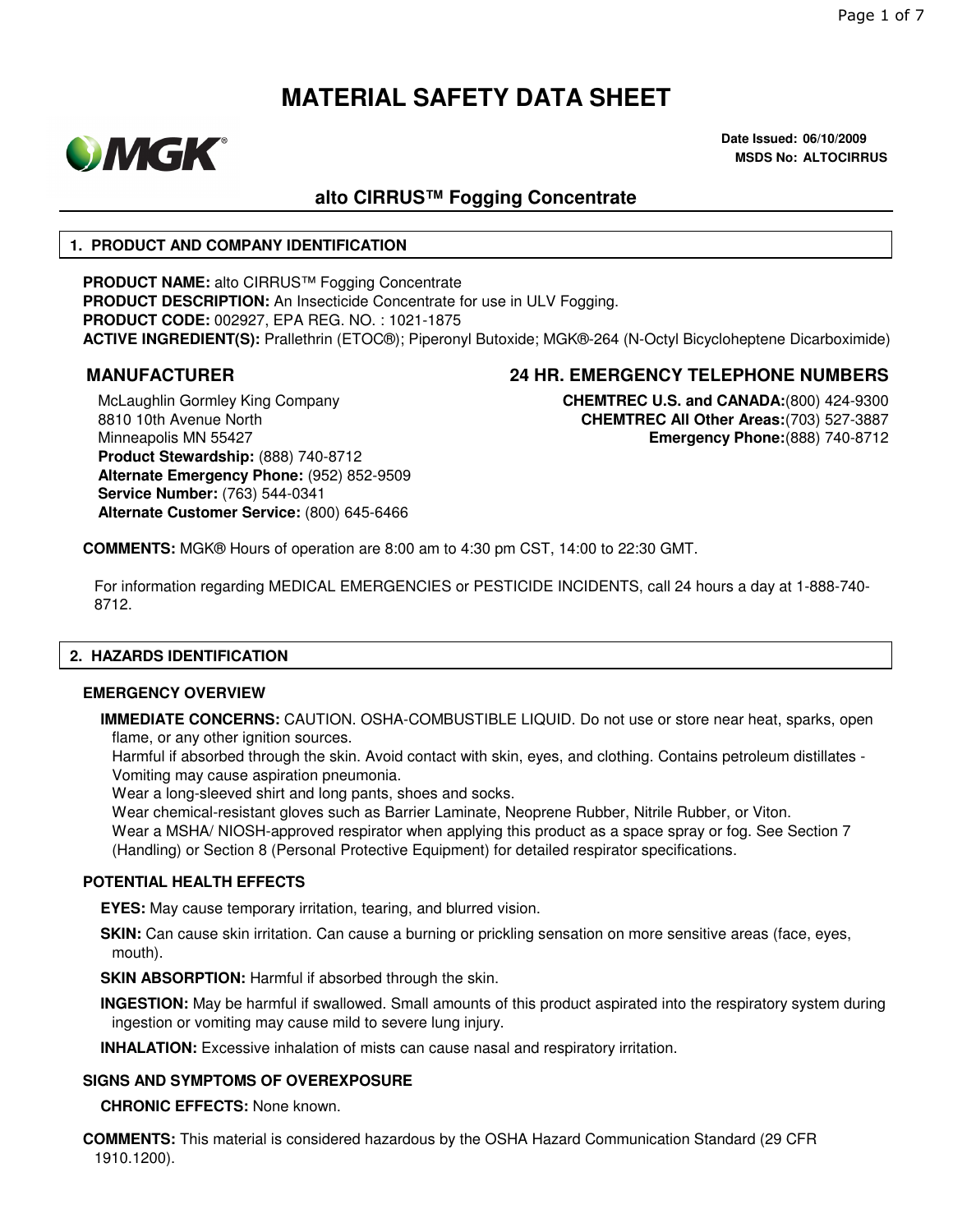

**Date Issued: 06/10/2009 MSDS No: ALTOCIRRUS**

# **alto CIRRUS™ Fogging Concentrate**

### **3. COMPOSITION / INFORMATION ON INGREDIENTS**

| <b>Chemical Name</b>                            | $Wt.\%$ | <b>CAS</b>            | <b>EINECS</b> |
|-------------------------------------------------|---------|-----------------------|---------------|
| Prallethrin (ETOC <sup>®)</sup>                 | 0.67    | 023031-36-9 245-387-9 |               |
| Piperonyl Butoxide                              | 2       | 000051-03-6 200-076-7 |               |
| MGK®-264 (N-Octyl Bicycloheptene Dicarboximide) | 3       | 000113-48-4 204-029-1 |               |
| l Petroleum Distillates                         | 75 - 95 | 64742-47-8 265-149-8  |               |

**COMMENTS:** Ingredients not identified are proprietary or non-hazardous. Values are not product specifications.

#### **4. FIRST AID MEASURES**

- **EYES:** Hold eye open and rinse slowly and gently with water for 15-20 minutes. Remove contact lenses, if present, after the first 5 minutes, then continue rinsing eye. Call a poison control center or doctor for treatment advice.
- **SKIN:** Take off contaminated clothing. Rinse skin immediately with plenty of water for 15-20 minutes. Call a poison control center or doctor for treatment advice.
- **INGESTION:** If swallowed, IMMEDIATELY call a poison control center or doctor for treatment advice. DO NOT give **any** liquid to the person. Do not induce vomiting unless told to do so by a poison contol center or a doctor. Never give anything by mouth to an unconscious person.
- **INHALATION:** Remove affected person to fresh air. If person is not breathing, call 911 or an ambulance, then give artificial respiration, preferably mouth-to-mouth if possible. Call a poison control center or doctor for further treatment advice.

**NOTES TO PHYSICIAN:** This product contains petroleum distillates and poses an aspiration pneumonia hazard.

#### **5. FIRE FIGHTING MEASURES**

**FLASHPOINT AND METHOD:** > 93.3°C (200°F) TAG Closed Cup

**EXTINGUISHING MEDIA:** Foam, carbon dioxide or dry chemical.

- **HAZARDOUS COMBUSTION PRODUCTS:** Under fire conditions this product may support combustion and may decompose to give off toxic gases such as carbon monoxide, carbon dioxide, and nitrogen oxides.
- **FIRE FIGHTING PROCEDURES:** Treat as an oil fire. Use a full-faced self-contained breathing apparatus along with full protective gear. Keep nearby containers and equipment cool with a water stream.

**SENSITIVE TO STATIC DISCHARGE:** Yes, use proper bonding and/or grounding procedures.

#### **6. ACCIDENTAL RELEASE MEASURES**

**SMALL SPILL:** Stop release, if possible without risk. Dike or contain release, if possible, and if immediate response can prevent further damage or danger. Isolate and control access to the release area. Take actions to reduce vapors. Absorb with appropriate absorbent such as sand, or vermiculite. Clean spill area of residues and absorbent.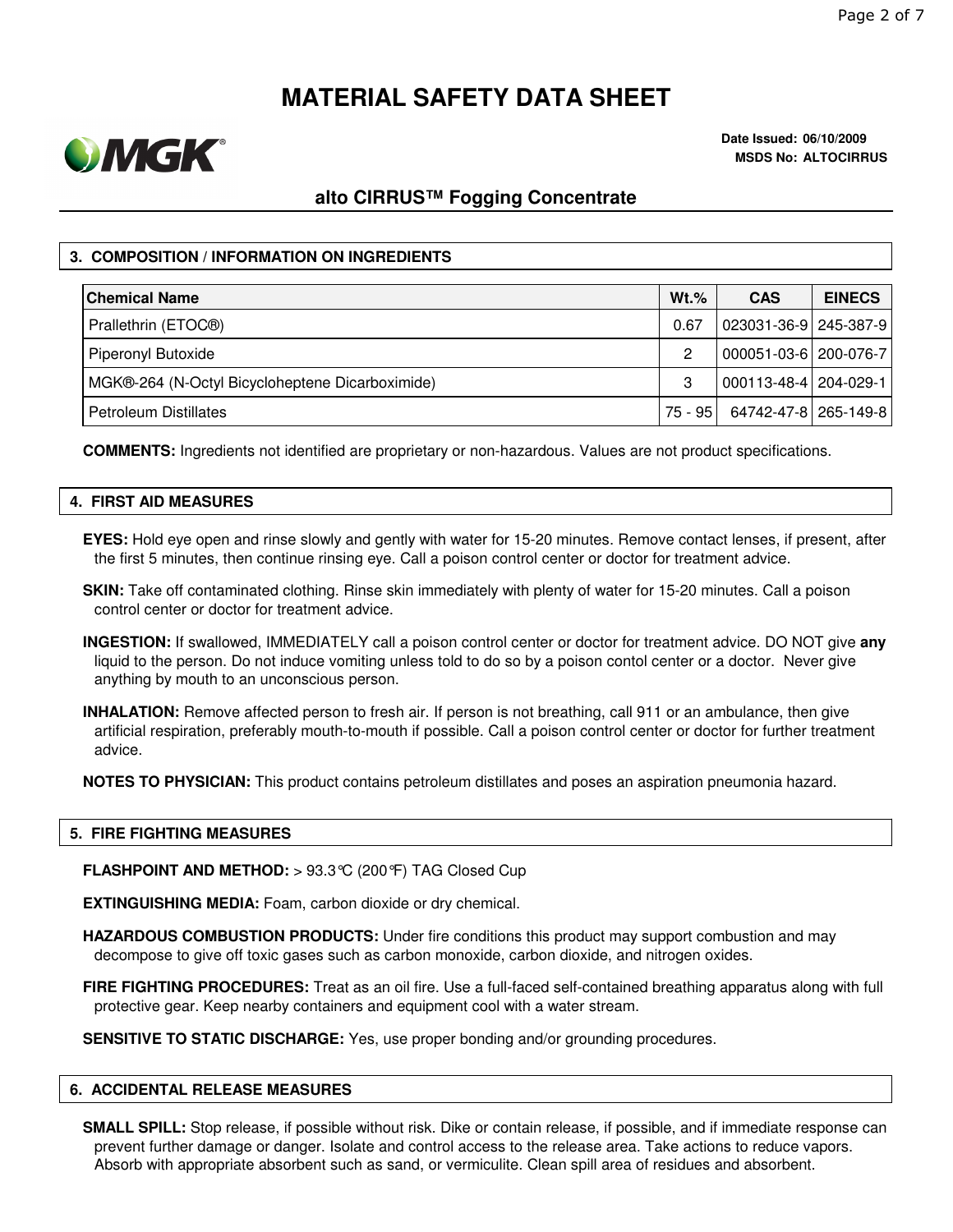

**Date Issued: 06/10/2009 MSDS No: ALTOCIRRUS**

### **alto CIRRUS™ Fogging Concentrate**

**LARGE SPILL:** Stop release, if possible without risk. Dike or contain release, if possible, and if immediate response can prevent further damage or danger. Isolate and control access to the release area. Take actions to reduce vapors. Collect product into drums, storage tanks, etc., via drains, pumps, etc. Absorb with appropriate absorbent such as sand or vermiculite. Clean spill area of residues and absorbent.

#### **7. HANDLING AND STORAGE**

**GENERAL PROCEDURES:** Do not use or store near heat, sparks, open flame, or any other ignition sources.

**HANDLING:** Wear chemical-resistant gloves such as Barrier Laminate, Neoprene Rubber, Nitrile Rubber, or Viton. Wear a long-sleeved shirt and long pants, shoes and socks.

Wear a pesticide respirator with an organic-vapor removing cartridge with a prefilter approved for pesticides (MSHA/ NIOSH approval number prefix TC-23C), or a canister approved for pesticides (MSHA/ NIOSH approval number prefix TC-14G), or a NIOSH-approved respirator with an organic vapor (OV) removing cartridge or canister with any R, P, or HE prefilter.

Do not contaminate water, food or feedstuffs, by storage, handling, or by disposal. Read and observe all precautions and instructions on the label.

**STORAGE:** Store in a cool, dry place. Keep container closed. Always store pesticides in the original container. Store away from food and pet-food.

KEEP OUT OF REACH OF CHILDREN.

**ELECTROSTATIC ACCUMULATION HAZARD:** This product contains petroleum distillates for which there is potential for the accumulation of static electricity. Consideration should be given to bonding and grounding of equipment during loading, unloading, and transfer of this product.

### **8. EXPOSURE CONTROLS / PERSONAL PROTECTION**

#### **EXPOSURE GUIDELINES**

| <b>OSHA HAZARDOUS COMPONENTS (29 CFR1910.1200)</b>                        |            |                        |                   |                  |                   |                    |                   |  |
|---------------------------------------------------------------------------|------------|------------------------|-------------------|------------------|-------------------|--------------------|-------------------|--|
|                                                                           |            | <b>EXPOSURE LIMITS</b> |                   |                  |                   |                    |                   |  |
|                                                                           |            | <b>OSHA PEL</b>        |                   | <b>ACGIH TLV</b> |                   | <b>SupplierOEL</b> |                   |  |
| <b>Chemical Name</b>                                                      |            | ppm                    | mg/m <sup>3</sup> | ppm              | mg/m <sup>3</sup> | ppm                | mg/m <sup>3</sup> |  |
| Prallethrin (ETOC <sup>®)</sup>                                           | <b>TWA</b> | None                   |                   | None             |                   | None               |                   |  |
| Piperonyl Butoxide                                                        | <b>TWA</b> | None                   |                   | None             |                   | None               |                   |  |
| MGK®-264 (N-Octyl Bicycloheptene<br>Dicarboximide)                        | <b>TWA</b> | None                   |                   | None             |                   | None               |                   |  |
| <b>Petroleum Distillates</b>                                              | TWA        |                        |                   |                  |                   | $152^{[1]}$        | 1200 [1]          |  |
| <b>OSHA TABLE COMMENTS:</b><br>1. Based on total hydrocarbon composition. |            |                        |                   |                  |                   |                    |                   |  |

**ENGINEERING CONTROLS:** Ventilate treatment area thoroughly before re-entry.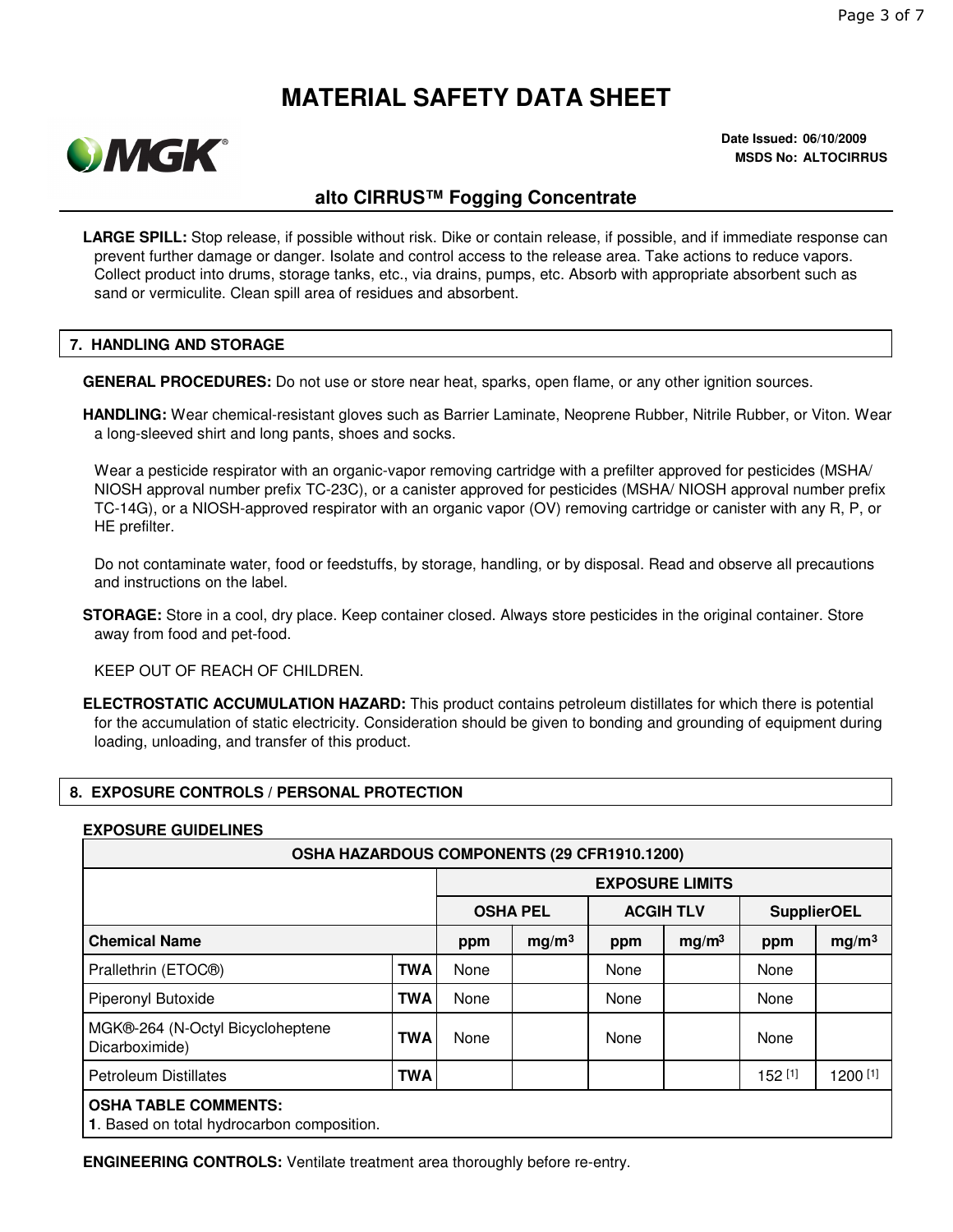

**Date Issued: 06/10/2009 MSDS No: ALTOCIRRUS**

### **alto CIRRUS™ Fogging Concentrate**

#### **PERSONAL PROTECTIVE EQUIPMENT**

**EYES AND FACE:** Take prudent precautions to avoid contact with eyes.

**SKIN:** Wear chemical-resistant gloves such as Barrier Laminate, Neoprene Rubber, Nitrile Rubber, or Viton, and wear protective clothing.

**RESPIRATORY:** Wear a pesticide respirator with an organic-vapor removing cartridge with a prefilter approved for pesticides (MSHA/ NIOSH approval number prefix TC-23C), or a canister approved for pesticides (MSHA/ NIOSH approval number prefix TC-14G), or a NIOSH-approved respirator with an organic vapor (OV) removing cartridge or canister with any R, P, or HE prefilter.

**PROTECTIVE CLOTHING:** Wear a long-sleeved shirt and long pants, shoes and socks.

**WORK HYGIENIC PRACTICES:** DO NOT SMOKE, EAT, OR DRINK, OR APPLY COSMETICS IN WORK AREA! Wash promptly if skin becomes contaminated. Wash at the end of each work shift and before eating, smoking, or using the toilet.

### **9. PHYSICAL AND CHEMICAL PROPERTIES**

#### **PHYSICAL STATE:** Liquid

**ODOR:** Sweet surfactant odor.

**APPEARANCE:** Clear, yellow-colored liquid.

**COLOR:** 1.0 on Gardner Scale.

**pH:** Not Applicable

**VAPOR DENSITY:** Heavier than air.

**FREEZING POINT:** Not Available

**FLASHPOINT AND METHOD:** > 93.3°C (200°F) TAG Closed Cup

**SOLUBILITY IN WATER:** Immiscible in water.

**SPECIFIC GRAVITY:** Not Determined

**VISCOSITY #1:** 10 CPS at 22.8°C (73.0°F) Brookfield

**(VOC):** < 1.000 %

#### **10. STABILITY AND REACTIVITY**

#### **STABLE:** Yes

#### **HAZARDOUS POLYMERIZATION:** No

**CONDITIONS TO AVOID:** Not compatible with strong acids or bases. Not compatible with strong oxidizers.

#### **11. TOXICOLOGICAL INFORMATION**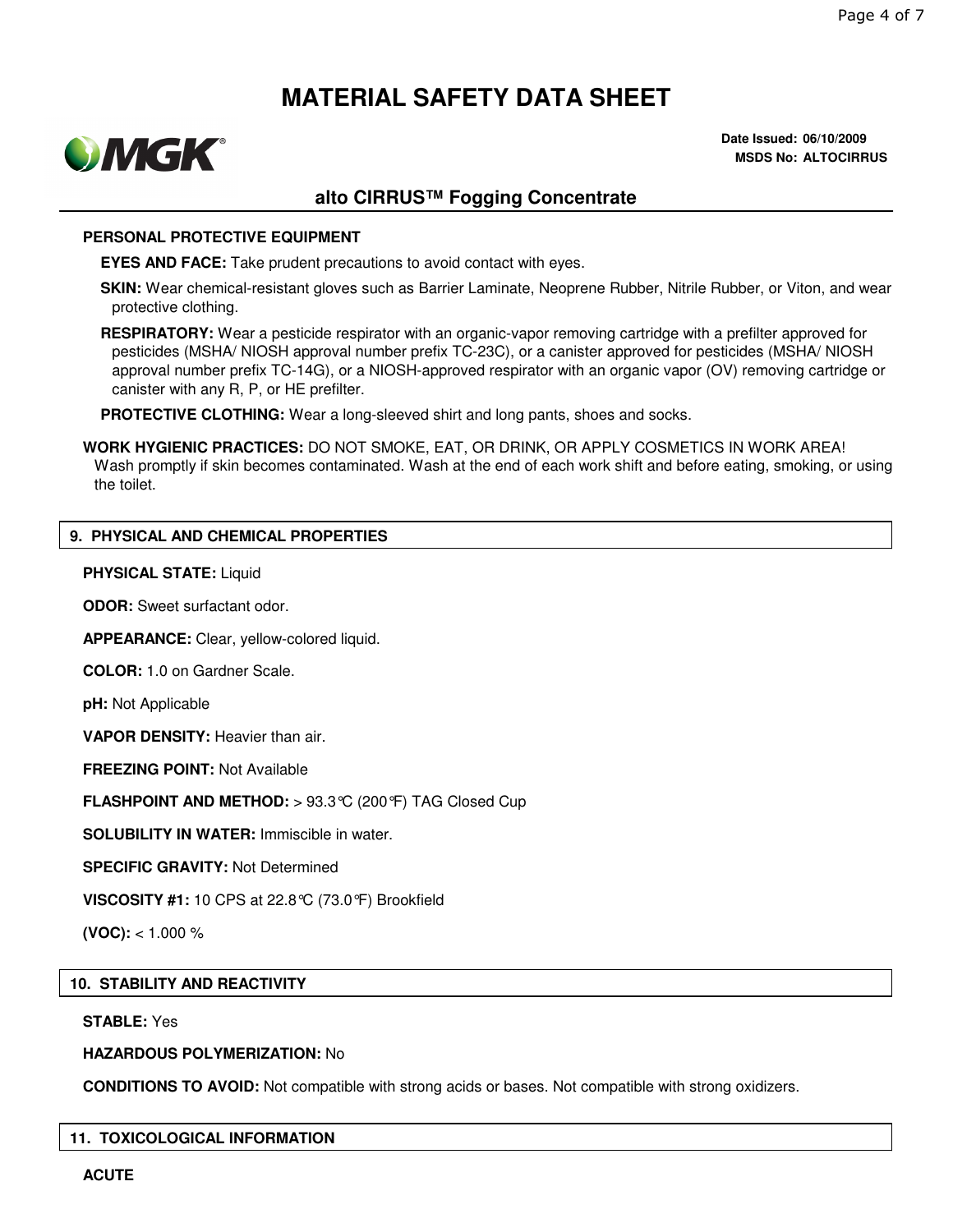

**Date Issued: 06/10/2009 MSDS No: ALTOCIRRUS**

### **alto CIRRUS™ Fogging Concentrate**

**DERMAL LD50:** > 2.0 gm/kg **Notes:** Albino rabbit.

**ORAL LD50:** > 5.0 gm/kg **Notes:** Albino rat.

**INHALATION LC50:** > 3.12 mg/L **Notes:** Rats exposed for 4 hours to test atmosphere.

**EYE EFFECTS:** Irritation clearing in less than 24 hours.

**SKIN EFFECTS:** No irritation at 72 hours. Irritation Index = 0.29

#### **SENSITIZATION:** Positive

**GENERAL COMMENTS:** Some or all of the toxicity data reported above was bridged from a substantially similar formula.

**COMMENTS:** None of the components present in this material at concentrations equal to or greater than 0.1% are listed by IARC, NTP, OSHA or ACGIH as being carcinogens.

Marginally higher incidences of benign liver tumors in mice were observed following lifetime high dose exposures to PBO. The significance of these observations is questionable and under review. The doses at which tumors were observed for PBO greatly exceeded potential human exposure from labeled uses. Doses at which these effects were observed greatly exceeded anticipated human dietary intake. At anticipated dietary exposure levels, it is highly unlikely that this product will result in carcinogenic effects.

#### **12. ECOLOGICAL INFORMATION**

**ECOTOXICOLOGICAL INFORMATION:** This product is toxic to fish, birds, and other wildlife. Do not apply directly to water. Do not contaminate water when disposing of equipment washwaters.

### **13. DISPOSAL CONSIDERATIONS**

**DISPOSAL METHOD:** To avoid wastes, use all material in the container by application according to label directions. If wastes cannot be avoided, offer remaining product to a waste disposal facility or pesticide disposal program (NOTE: such programs are often run by state or local governments, or by industry).

**EMPTY CONTAINER:** Non-refillable container. DO NOT reuse or refill this container.

Triple-rinse container (or equivalent) promptly after emptying. Then, offer for recycling if available, or puncture and dispose of container in a sanitary landfill.

Triple-rinse as follows for containers of 5 gallons (18.9 Liters) or less: Empty the remaining contents into application equipment or a mix-tank and drain for 10 seconds after the flow begins to drip. Fill the container  $1/4$  full with water and re-cap. Shake for 10 seconds. Pour rinsate into application equipment or a mix-tank or store rinsate for later use or disposal. Drain for 10 seconds after the flow begins to drip. Repeat this procedure two more times.

**RCRA/EPA WASTE INFORMATION:** None of the ingredients in this product appear on the RCRA lists (40 CFR 261.24, 40CFR 251.33) or CERCLA Hazardous Substance list (40 CFR Part 302 Table 302.4)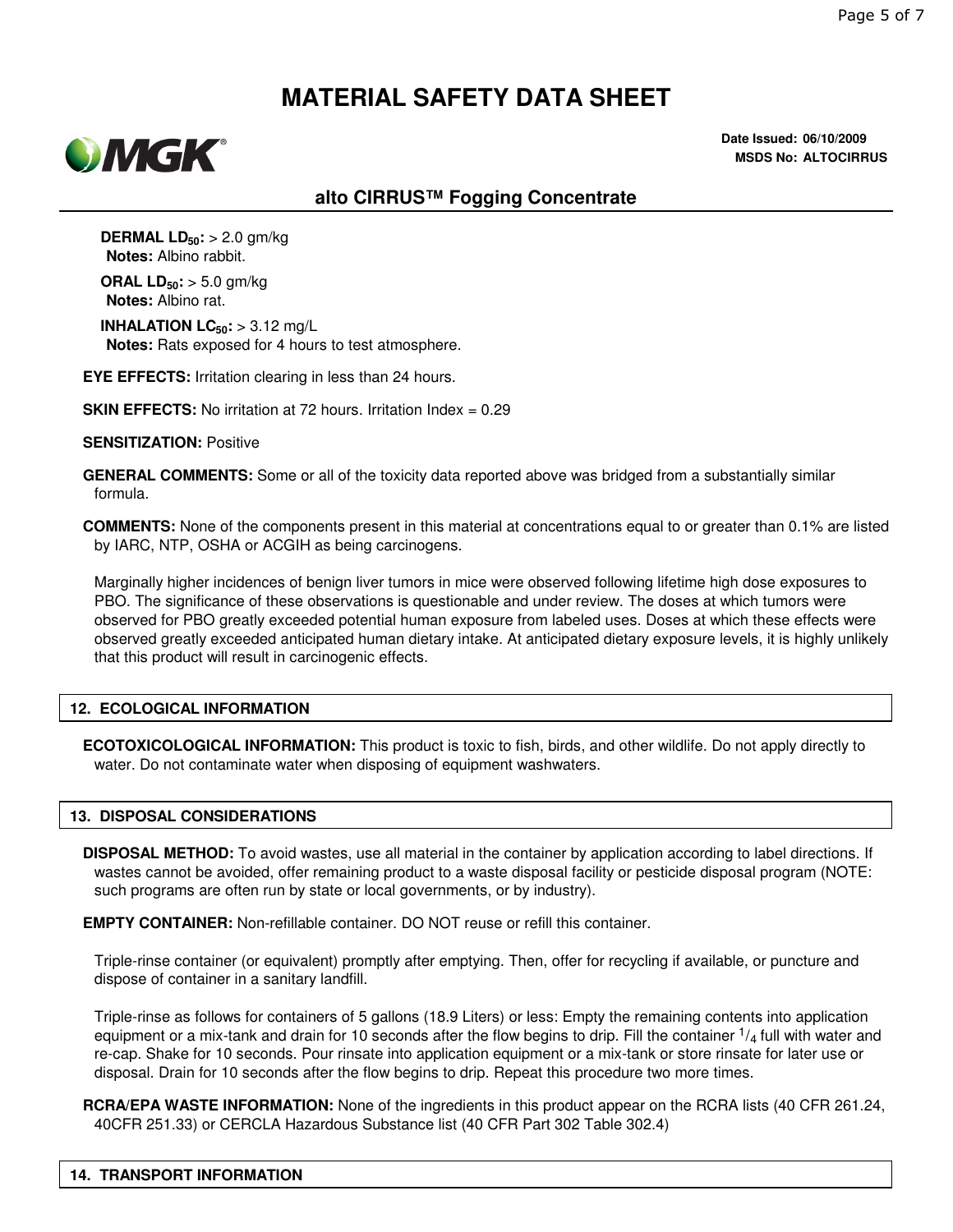

**Date Issued: 06/10/2009 MSDS No: ALTOCIRRUS**

### **alto CIRRUS™ Fogging Concentrate**

#### **DOT (DEPARTMENT OF TRANSPORTATION)**

**PROPER SHIPPING NAME:** Insecticides, Insect or Animal Repellent, Liquid, N.O.S.

#### **PRIMARY HAZARD CLASS/DIVISION:** Non-Hazardous

**OTHER SHIPPING INFORMATION:** This material is not regulated by the DOT as a hazardous material when shipped in Non-Bulk quantities (i.e., less than 119 Gallon's / 450 Liter's).

When shipping in Bulk-quantities (i.e., more than 119 Gallon's / 450 Liter's), please contact MGK<sup>®</sup> for the proper shipping description.

#### **AIR (ICAO/IATA)**

**SHIPPING NAME:** Insecticides, Insect or Animal Repellent, Liquid, N.O.S.

**PRIMARY HAZARD CLASS/DIVISION:** Non-Hazardous

#### **VESSEL (IMO/IMDG)**

**SHIPPING NAME:** Not Available

#### **15. REGULATORY INFORMATION**

#### **UNITED STATES**

#### **SARA TITLE III (SUPERFUND AMENDMENTS AND REAUTHORIZATION ACT)**

#### **FIRE:** No **PRESSURE GENERATING:** No **REACTIVITY:** No **ACUTE:** Yes

#### **313 REPORTABLE INGREDIENTS:**

COMPONENT, CAS#, Max %

Piperonyl Butoxide, 000051-03-6, 2.00

#### **302/304 EMERGENCY PLANNING**

**EMERGENCY PLAN:** There are no SARA Title III Section 302 extremely hazardous substances present in this formulation (40 CFR 355).

There are no components that are subject to emergency requirements under CERCLA Section 103(a)(40 CFR 302.4) in this formulation.

#### **TSCA (TOXIC SUBSTANCE CONTROL ACT)**

**TSCA STATUS:** All chemical substances found in this product comply with the Toxic Substances Control Act's inventory reporting requirements.

#### **REGULATIONS**

**STATE REGULATIONS VOLATILE ORGANIC COMPOUNDS (VOC):**

This product contains less than 1% VOC's.

#### **16. OTHER INFORMATION**